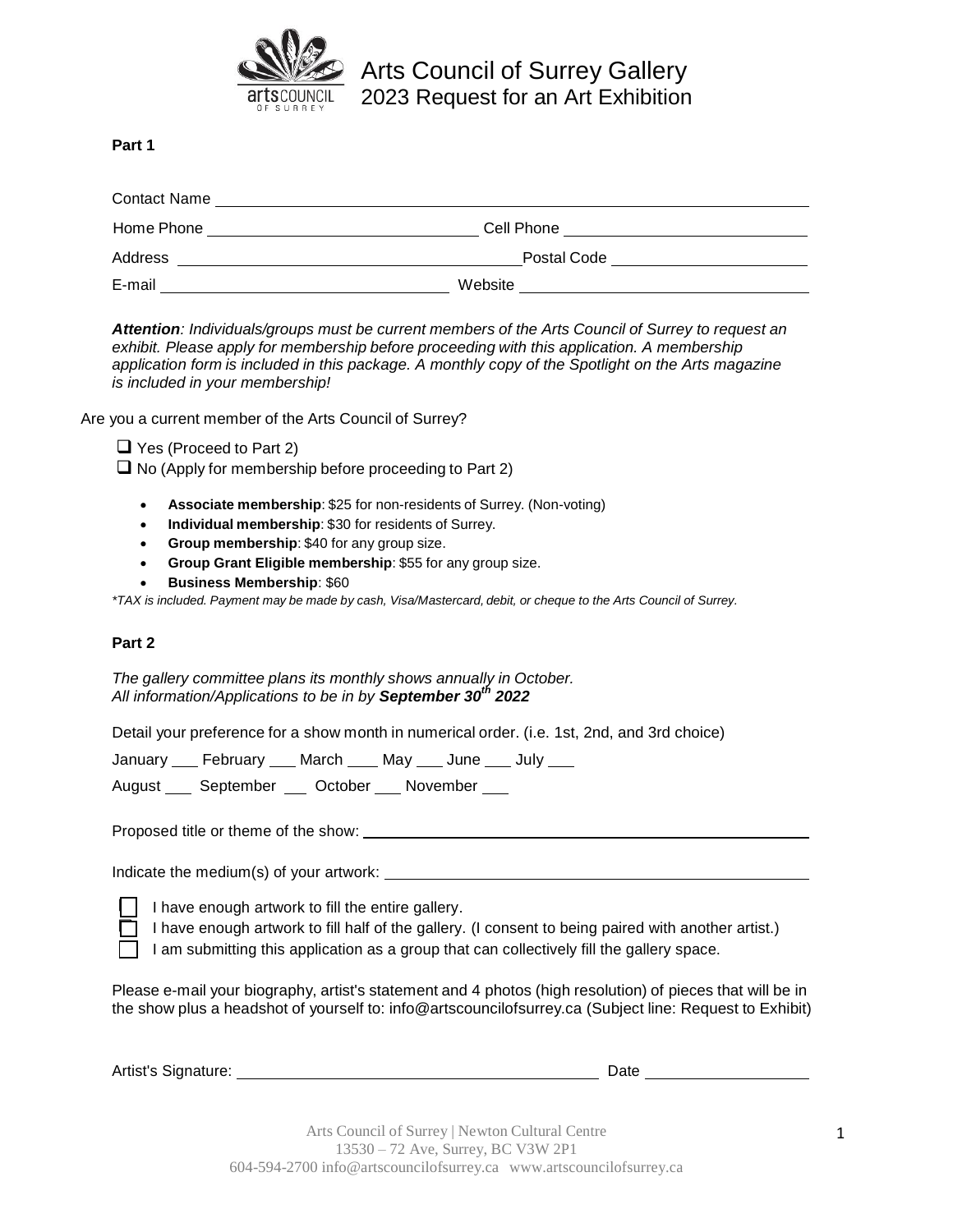

# Arts Council of Surrey Gallery 2023 Request for an Art Exhibition

# **Artist's Agreement**

I authorize the Arts Council of Surrey to display the artwork listed on the Artist's Inventory List that will be supplied to the NCC office. While all due care and precaution will be taken, the Arts Council of Surrey does not take any responsibility for damage or loss of artwork listed herein. It is understood that insurance of the artist's work is the responsibility of the artist during the show.

Upon acceptance, the artist will be given a show set up date and take down date. An artist or group may be rescheduled **no later than 45 days before the show**, with good reason and with the understanding that every effort will be made to accommodate them at another time in the not too distant future.

THIS AGREEMENT is made between (hereinafter referred to as the "Artist"), and The Arts Council of Surrey (hereinafter referred to as "ACS"). The artworks are hereinafter collectively referred to as the "Works" or "Work." Throughout this Agreement, the terms "Works" and "Work" refer exclusively to the specific works the Artist agrees to exhibit in the Gallery.

#### **The Gallery Space**

Artists are expected to tour the gallery prior to their show to ensure they know the gallery space. Gallery Measurements: approximately 21' x 24' (not including doors and windows).

Our Gallery Manager/Curator will be available to aid in the hanging of the exhibition. Artists are required to be available on the date of artwork hanging; In the case of an emergency arrangements can be made to drop off artworks at the Newton Cultural Centre prior to the hanging date.

Frames, if used, *must be in good condition*. All work must have appropriate hanging wires and be compatible with the current hanging system. White "Sticky" Tack is the only thing allowed to attach other things to the walls (NO tape or glue permitted). The gallery manager reserves the right to refuse works that they feel are unsuitable for the ACS gallery to be shown.

All artwork must be originals with the exception of photography. No giclee prints to be hung on walls. Artists are welcome to sell prints/giclee of their work and art cards only while present in the gallery.

If any specialized equipment is needed to display the works artist must supply it. Artists must inform the curator of any special equipment well in advance of their exhibition month.

Artists are welcome to have their artwork for sale for the duration of their exhibition, however if the pieces are not for sale they need to be labeled "NFS". See the finance section on page 3 for art sale information.

A guest book is kept in the gallery and copies of the comments are given to the artists at the end of the show (*please do not bring your own book*). Business cards and brochures are welcome.

#### **Items Needed for your Exhibit:**

- Inventory sheets, submitted to ACS by email (no hand written inventory sheets). Please send your information at least 1 week prior to show in the following format: First line - the title, second line - artist's name, third line - medium and price. This is to help assist staff in the production of art labels.
- For the website ArtSpot and Spotlight magazine please sent in 3-5 featured images **at least 8 weeks prior to your show.** Send your files in JPG (jpeg) format at minimum 300DPI and 5" x 7" or 1500 x 2100 pixels (If your image has different dimesion, make sure the smallest edge is 5" or 1500 pixels. Each picture should have the artist name, title, medium, size, and price in the file name: e.g. **"John\_Smith-Untitled-Acrylic\_on\_canvas-11x17-\$300.jpg"**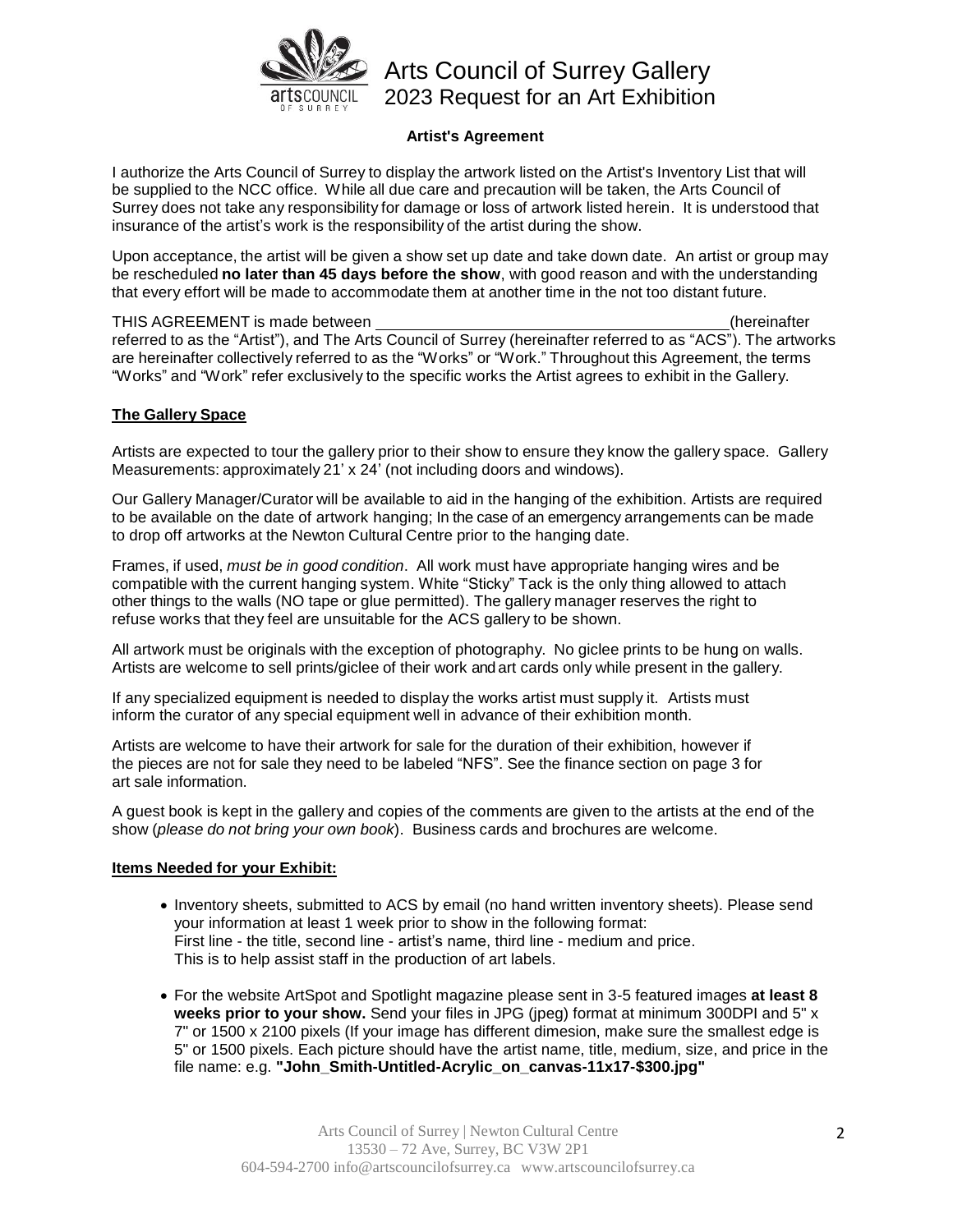

Arts Council of Surrey Gallery 2023 Request for an Art Exhibition

# **Advertising**

Advertising will be the responsibility of the artist. Contact information for the local newspapers:

The Now & Leader – tom.zillich@surreynowleader.com Attn: Tom Zillich The Peace Arch News – arts@peacearchnews.com Attn: Alex Browne

SPOTLIGHT MAGAZINE CENTER SPREAD: The artist's show is placed center spread in *Spotlight on the Arts* magazine at no charge to the artists. Artists must supply a short article about their art, pictures of their work, a photo of the artist is optional (all photos must be high resolution-print quality). **Send to: info@artscouncilofsurrey.ca Subject line: Spotlight - Gallery information – your name.** The **deadline** to submit this information is no later than **8 weeks** prior to your show date. This is extremely important for getting your show advertised in the magazine. See "Items needed for you Exhibit" for image dimensions.

The ACS will feature you on Instagram, however artists are responsible for promoting themselves across their own social media channels. Artists are encouraged to submit a poster to be included in the Art About Town e-newsletter at least one month prior to their show.

#### **Finances**

A \$50 damage deposit is required per artist, or one deposit per artists group, and will be returned to the artist at the end of the show unless damage has been shown to be the fault of the artist, or negligence on the part of the artist or their assistants.

ACS requires that when an artist sells an artwork during the exhibit, or as a direct result of the display, a 25% commission be paid to the Arts Council of Surrey. Please ensure prices on artwork to be sold reflect the commission and applicable taxes.

All Visa or Master Card sales will be charged an additional fee equal to the fee charge by the Credit Card company (3% of total sale). All sales of displayed art will be handled by ACS or their agents and will be processed in the NCC office.

# **Artist Reception**

All artists are expected to host an opening reception. The reception is typically booked for the second Saturday afternoon of the month (1-3pm) after the hanging of the exhibition. Artists are responsible for any finger foods and beverages other than coffee and tea.

No alcohol or intoxicants are permitted on the premises.

ACS will provide coffee/tea, sugar, cream and cups for the opening reception. All clean-up of the reception and show is the responsibility of the artist(s).

#### **Gallery Sitting**

Artists are welcome to create during open hours (no oils or encaustic) in the gallery during their show, especially during special events. ACS will inform the artist of any events happening within the exhibition month. Artists are encouraged to hold talks, demonstrations and if possible classes during the show. Artists must pay a rental fee to hold a class at the Newton Cultural Centre. If you are interested in holding a class please contact the NCC office. ACS must be contacted prior to any gallery sitting/ artist event.

The gallery is open from 10:00 am to 3:30 pm Tuesday – Sunday.

| Artist's Signature:      | Date:                                                               |
|--------------------------|---------------------------------------------------------------------|
| Coordinator's Signature: | Date:                                                               |
|                          | Arts Council of Surrey   Newton Cultural Centre                     |
|                          | 13530 – 72 Ave, Surrey, BC V3W 2P1                                  |
|                          | 604-594-2700 info@artscouncilofsurrey.ca www.artscouncilofsurrey.ca |

3